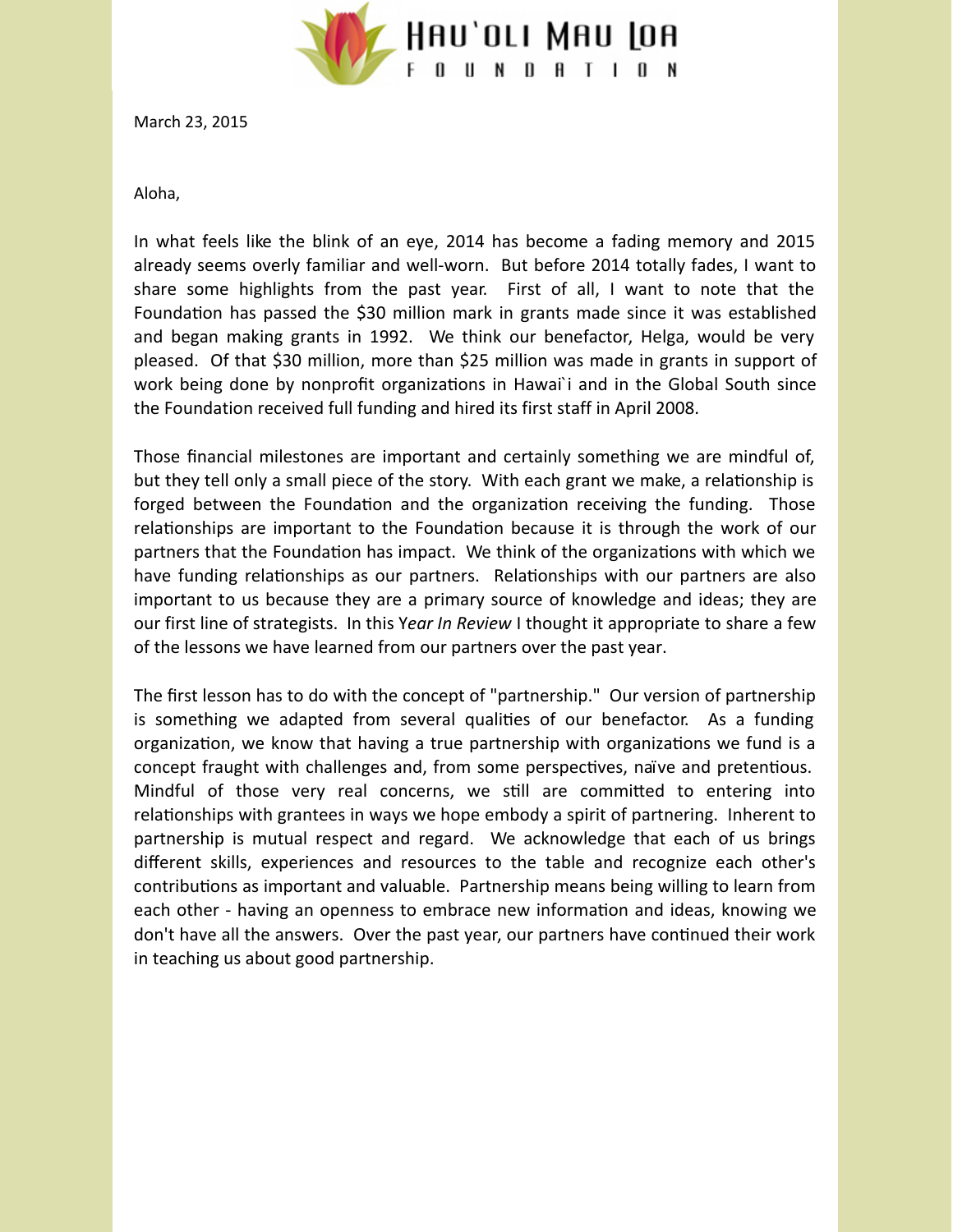

The Foundation and representatives from all ten Hope for Kids Partners met together in February, 2014 in Waimea at the 8th convening meeting. The convening was hosted by The Kohala Center's Hawai i Island School Garden Network *and Mala`ai, the Culinary Garden of Waimea Middle School.*

Another lesson we've been reminded of this year is that it takes much longer to do things together in a partnership than alone and we've had to ask ourselves, "Is it worth it?" For us, the answer is a resounding "yes." Together we can go farther and to places we could not go alone. When considering the pace of working with others I am reminded of the Stephen Covey quote, "Change happens at the speed of trust." Over this past year, several of our partners have helped us to more clearly recognize that while our grantmaking relationship is legally with an organization, the work is done by people. The relationships we develop with our partners; the relationships our partners develop with other of our partners; and the relationships they develop with people within their communities are critical to our efforts. At the heart of much of our work is developing effective, respectful relationships that are genuine and based on understanding, caring and shared goals. They are human relationships - people to people. They take time to develop and they take work to maintain.

The other lesson I want to comment on is also not a new one, but an important one to periodically remember and reflect on; and that is the value of curiosity. Over this past year I have seen so many examples of how important it is to be curious. For example, one of our long-standing First Generation Partners, Hale Kipa, has been curious about how they might better meet the needs of the young people they serve. Their curiosity has led them to work on extending their programs to include a more focused effort at educational and career development. Several new educational and vocational programs have resulted from that curiosity. The young people Hale Kipa serves are the beneficiaries of that curiosity. The Coordinating Group on Alien Pest Species (CGAPS) wanted to know if recently graduated attorneys could be useful to state departments in rule-making and solving some of the trickier issues related to preventing invasive species through government entities. As a result, CGAPS placed two bright young lawyers with State of Hawai`i Departments of Agriculture and Land and Natural Resources. The program proved so successful that two new legal fellows have been recruited for two state placements. We will all benefit from their efforts. Always trying to figure out new ways for students in Hawai`i to learn through school gardens, The Kohala Center's School Garden Network has, over the past three years, developed a new teacher training program called Ku `Āina Pa that trains Hawai`i educators to connect classroom curriculum to inquiry and discovery in school gardens, making it